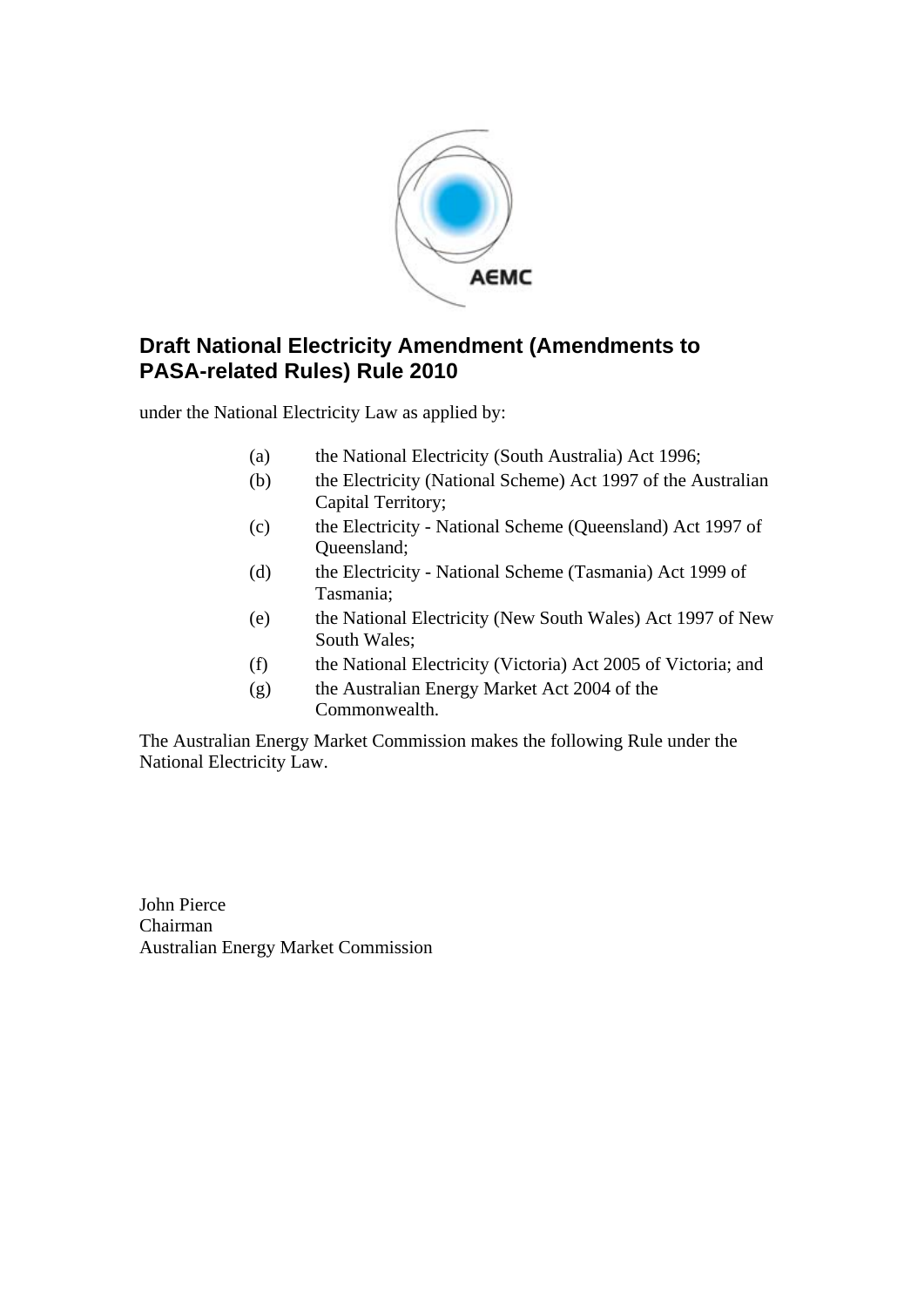### **Draft National Electricity Amendment (Amendments to PASA-related Rules) Rule 2010**

#### **1 Title of Rule**

This Rule is the *Draft National Electricity Amendment (Amendments to PASA-related Rules) Rule 2010*.

#### **2 Commencement**

This Rule commences operation on [COMMENCEMENT\_DATE].

### **3 Amendment of the National Electricity Rules**

The National Electricity Rules are amended as set out in Schedule 1.

#### **4 Savings and Transitional Amendments to the National Electricity Rules**

The National Electricity Rules are amended as set out in Schedule 2.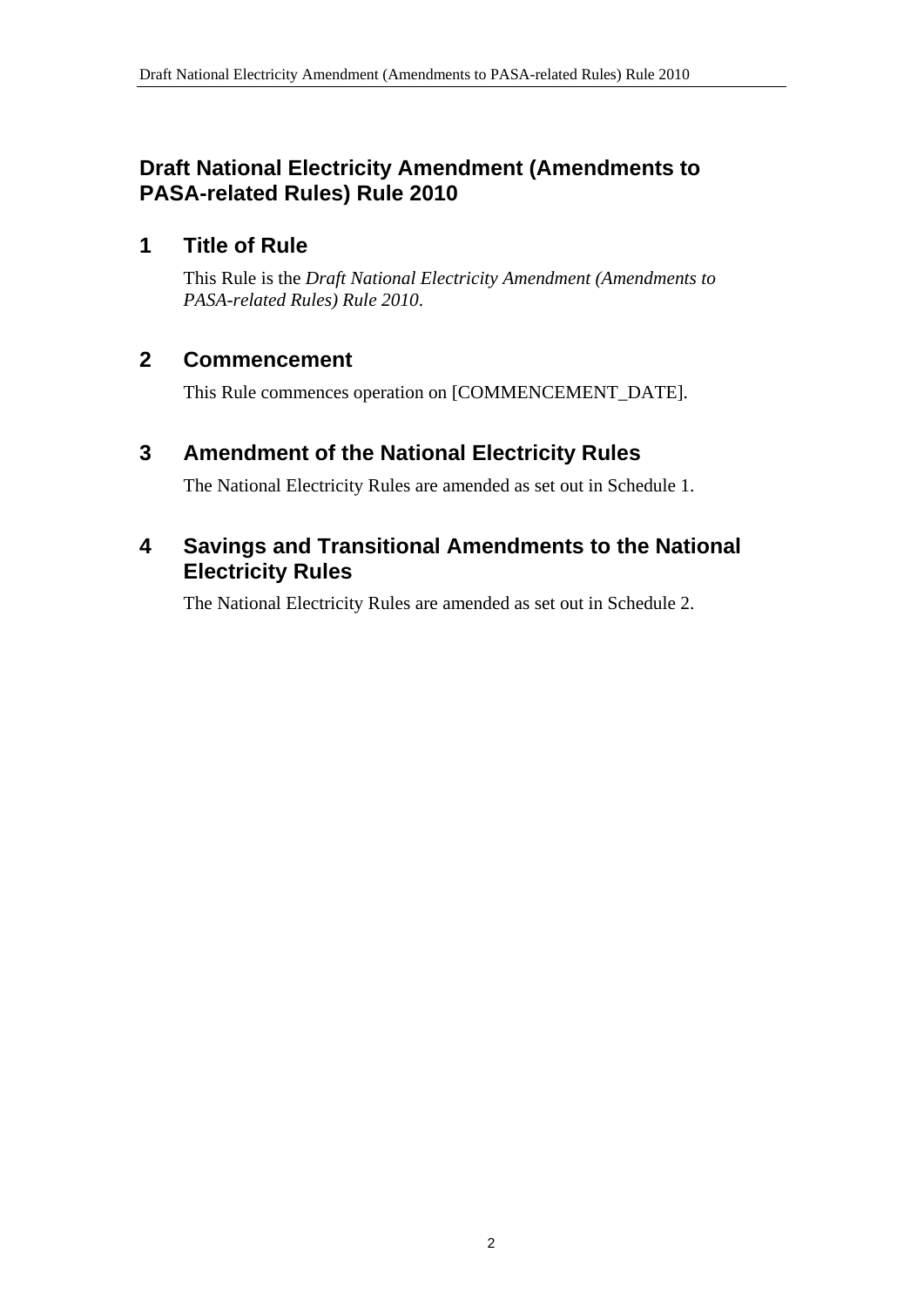#### **Schedule 1 Amendments of the National Electricity Rules**

#### **[1] Clause 3.7.1 Administration of PASA**

In clause 3.7.1(b), omit "*Scheduled Generators* and *Market Participants*" and substitute "*Registered Participants*".

## **[2] Clause 3.7.1 Administration of PASA**

In clauses 3.7.1(c) and 3.7.1(d), omit "*Scheduled Generators*, *Semi-Scheduled Generators* and *Market Participants*" wherever occurring and substitute "*Registered Participants*".

## **[3] Clause 3.7.2 Medium Term PASA**

In clause 3.7.2(c)(1)(i), omit "anticipated" and substitute "forecast".

#### **[4] Rule 3.7 Projected Assessment of System Adequacy**

In clauses 3.7.2 and 3.7.3, omit "*Scheduled Generators*, *Semi-Scheduled Generators* and *Market Participants*" wherever occurring and substitute "*Registered Participants*".

#### **[5] Rule 3.7 Projected Assessment of System Adequacy**

In clauses 3.7.1(b), 3.7.1(c)(1)(iv), 3.7.1(c)(3)(ii), 3.7.1(d) and 3.7.3(f), after "*power system security*" wherever occurring, insert "and reliability of *supply*".

### **[6] Clause 3.7.2 Medium term PASA**

In clause 3.7.2(a), omit "the *day* 8 *days*" and substitute "the Sunday".

### **[7] Clause 3.7.2 Medium term PASA**

In clause 3.7.2(a), after "reviewed and", insert "the outputs of the *medium term PASA*".

### **[8] Clause 3.7.2 Medium term PASA**

In clause 3.7.2(a), omit "issued" and substitute "*published*".

### **[9] Clause 3.7.2 Medium term PASA**

In clause 3.7.2(c), omit "*PASA* inputs" and substitute "*medium term PASA inputs*".

### **[10] Clause 3.7.2 Medium term PASA**

In clause 3.7.2(c)(1), after "forecast *load*", insert "information for each *region*".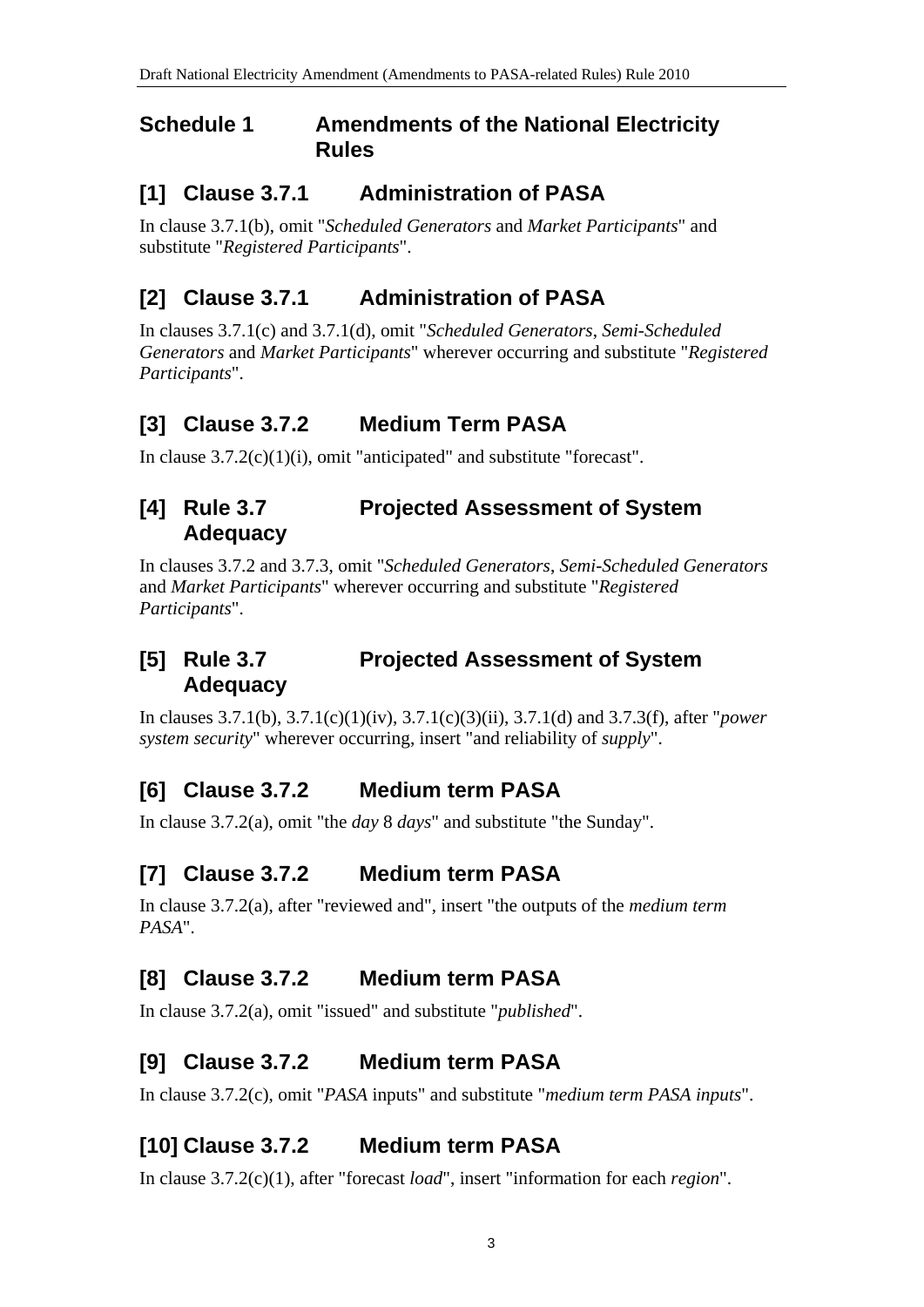## **[11] Clause 3.7.2 Medium term PASA**

Omit clause 3.7.2(c)(1)(i) and substitute:

(i) the 10% probability of exceedence daily *peak load*, most probable daily *peak load* and time of the peak on the basis of past trends, day type and special events including all forecast *scheduled load* and other *load* except for pumped storage *loads*;

## **[12] Clause 3.7.2 Medium term PASA**

Omit clause 3.7.2(c)(2) and substitute:

(2) *reserve* requirements determined in accordance with the *medium term capacity reserve standards*;

## **[13] Clause 3.7.2 Medium term PASA**

In clause 3.7.2(d), omit "*medium term PASA* inputs" and substitute "*medium term PASA inputs*".

## **[14] Clause 3.7.2 Medium term PASA**

In clause 3.7.2(d)(1), after "each *day*", insert "taking into account the ambient weather conditions forecast at the time of the 10% probability of exceedence *peak load* (in the manner described in the procedure prepared under paragraph (g))".

## **[15] Clause 3.7.2 Medium term PASA**

In clause 3.7.2(f), after "information", insert "as *medium term PASA* outputs".

## **[16] Clause 3.7.2 Medium term PASA**

In clause 3.7.2(f), after "in respect of each *day*", insert "(unless specified otherwise in clauses  $3.7.2(f)(1)$  to  $3.7.2(f)(6)$ ".

## **[17] Clause 3.7.2 Medium term PASA**

After clause 3.7.2(f)(1), insert:

(1A) *reserve* requirements determined in accordance with the *medium term capacity reserve standards*;

## **[18] Clause 3.7.2 Medium term PASA**

Omit clauses  $3.7.2(f)(1)$  to  $3.7.2(f)(5)$  and insert:

(1) forecasts of the 10% probability of exceedence *peak load*, and most probable *peak load*, excluding the relevant aggregated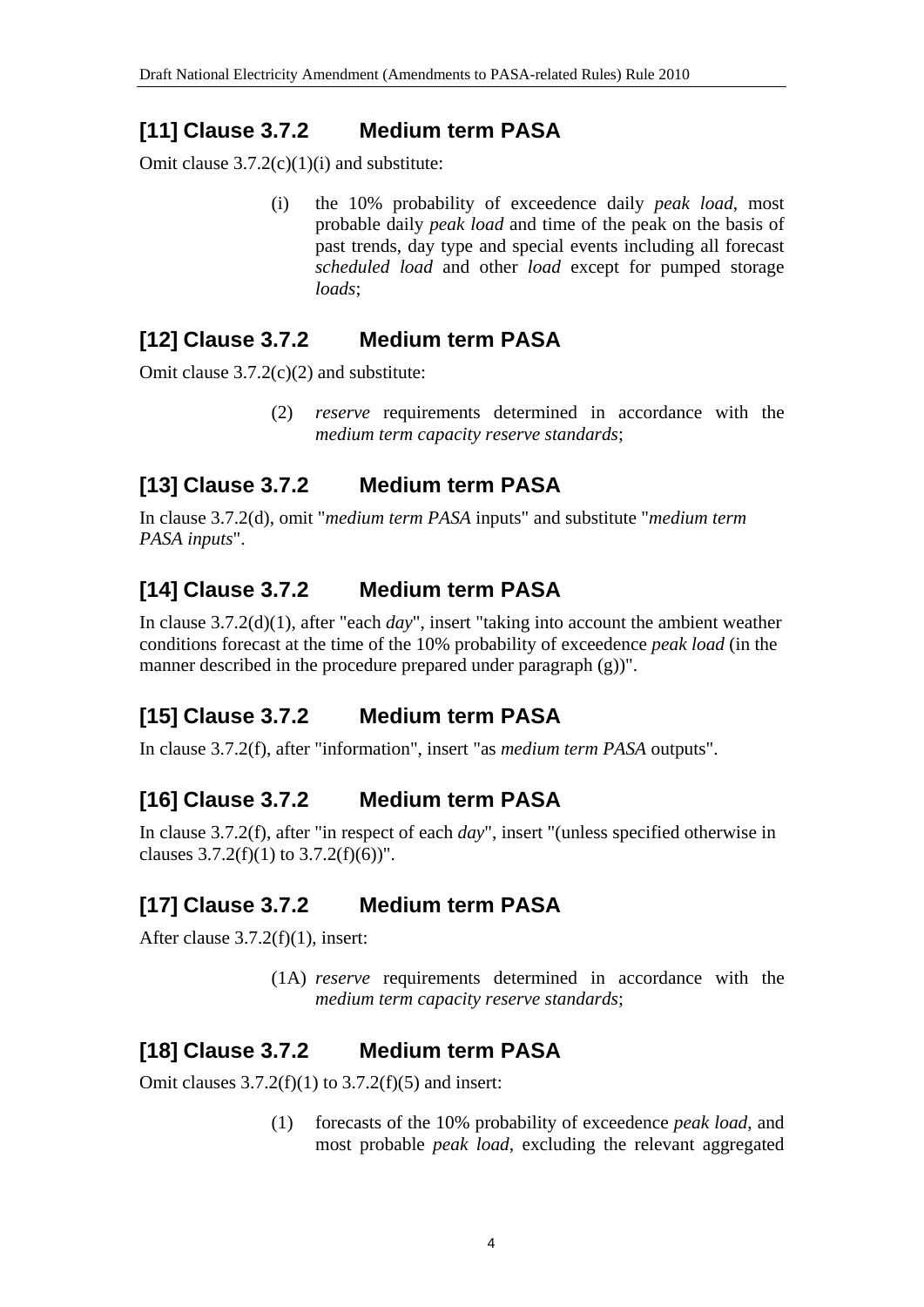MW allowance referred to in subparagraph (2), and adjusted to make allowance for *scheduled load*;

- (2) the aggregated MW allowance (if any) to be made by *AEMO* for *generation* from *non-scheduled generating systems* in each of the forecasts of the 10% probability of exceedence *peak load* and most probable *peak load* referred to in subparagraph (1);
- (3) in respect of each of the forecasts of the 10% probability of exceedence *peak load* and most probable *peak load* referred to in subparagraph (1), a value that is the sum of that forecast and the relevant aggregated MW allowance referred to in subparagraph (2);
- (4) forecasts of the most probable weekly *energy* for each *region*;
- (5) aggregate *generating unit PASA availability* for each *region*;
- (5A) aggregate capacity for each *region* that can be *generated* continuously, calculated by adding the following categories:
	- (i) the capacity of *scheduled generating units* that are able to operate at the full offered *PASA availability*; and
	- (ii) the forecast *generation* of *semi-scheduled generating units* as provided by the *unconstrained intermittent generation forecasts*;
- (5B) aggregate capacity for each *region* that cannot be *generated* continuously at the full offered *PASA availability* of the *scheduled generating units* due to specified weekly *energy constraints*; and

## **[19] Clause 3.7.3 Short term PASA**

In clause 3.7.3(a), omit "issued" and substitute "*published*".

# **[20] Clause 3.7.3 Short term PASA**

In clause 3.7.3(b), omit "half hourly" and substitute "*trading interval*".

### **[21] Clause 3.7.3 Short term PASA**

In clause 3.7.3(d)(1), after "forecast *load*", insert "information for each *region*".

# **[22] Clause 3.7.3 Short term PASA**

Omit clause  $3.7.3(d)(1)(i)$  and substitute: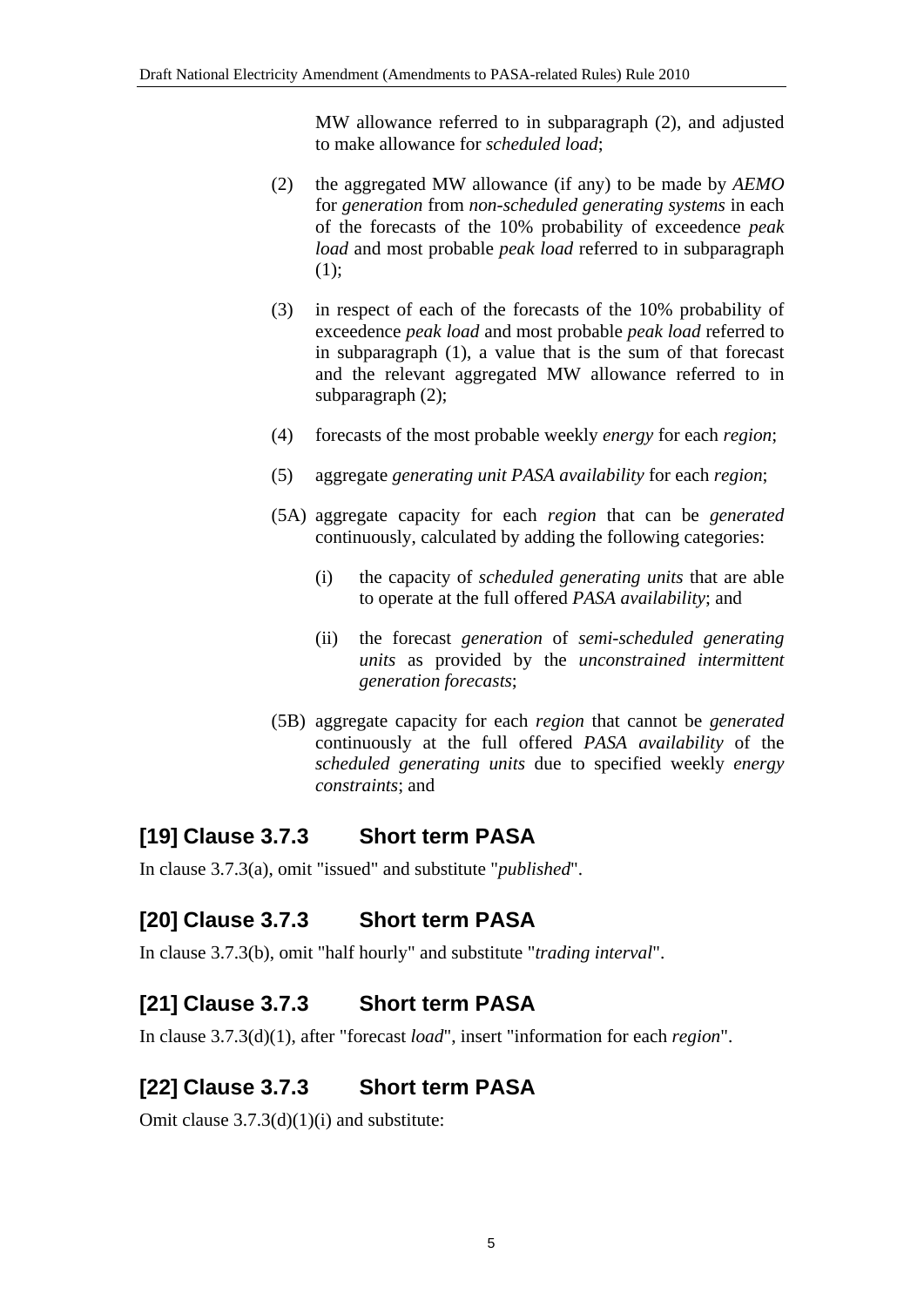(i) the 10% probability of exceedence half-hourly *load* and most probable half hourly *load* on the basis of past trends, day type, and special events; and

### **[23] Clause 3.7.3 Short term PASA**

In clause 3.7.3(d)(1)(ii), omit "*dispatch offer*" and substitute "*dispatch bids*".

## **[24] Clause 3.7.3 Short term PASA**

In clause 3.7.3(d)(3), omit "anticipated" and substitute "forecast".

## **[25] Clause 3.7.3 Short term PASA**

In clause 3.7.3(e), omit "*short term PASA* inputs" and substitute "*short term PASA inputs*".

## **[26] Clause 3.7.3 Short term PASA**

In clause 3.7.3(e)(1), after "expected *market* conditions", insert "taking the ambient weather conditions forecast at the time of the 10% probability of exceedence *peak load* into account in the manner described in the procedure prepared under clause  $3.7.3(j)$ ".

## **[27] Clause 3.7.3 Short term PASA**

Omit clause 3.7.3(e)(3) and substitute "[**Deleted**]".

## **[28] Clause 3.7.3 Short term PASA**

In clause 3.7.3(h), omit "*power system*" wherever occurring.

### **[29] Clause 3.7.3 Short term PASA**

In clause 3.7.3(h), after "*trading interval*", insert "(unless specified otherwise in clauses  $3.7.3(h)(1)$  to  $3.7.3(h)(5)$ ".

### **[30] Clause 3.7.3 Short term PASA**

Omit clause 3.7.3(h)(1) and substitute:

(1) forecasts of the most probable *load* (excluding the relevant aggregated MW allowance referred to in subparagraph (4B)) plus *reserve* requirement (as determined under clause 3.7.3(d)(2)), adjusted to make allowance for *scheduled load*, for each *region*;

### **[31] Clause 3.7.3 Short term PASA**

In clause 3.7.3(h)(2), after "*load*", insert "(excluding the relevant aggregated MW allowance referred to in subparagraph (4B))".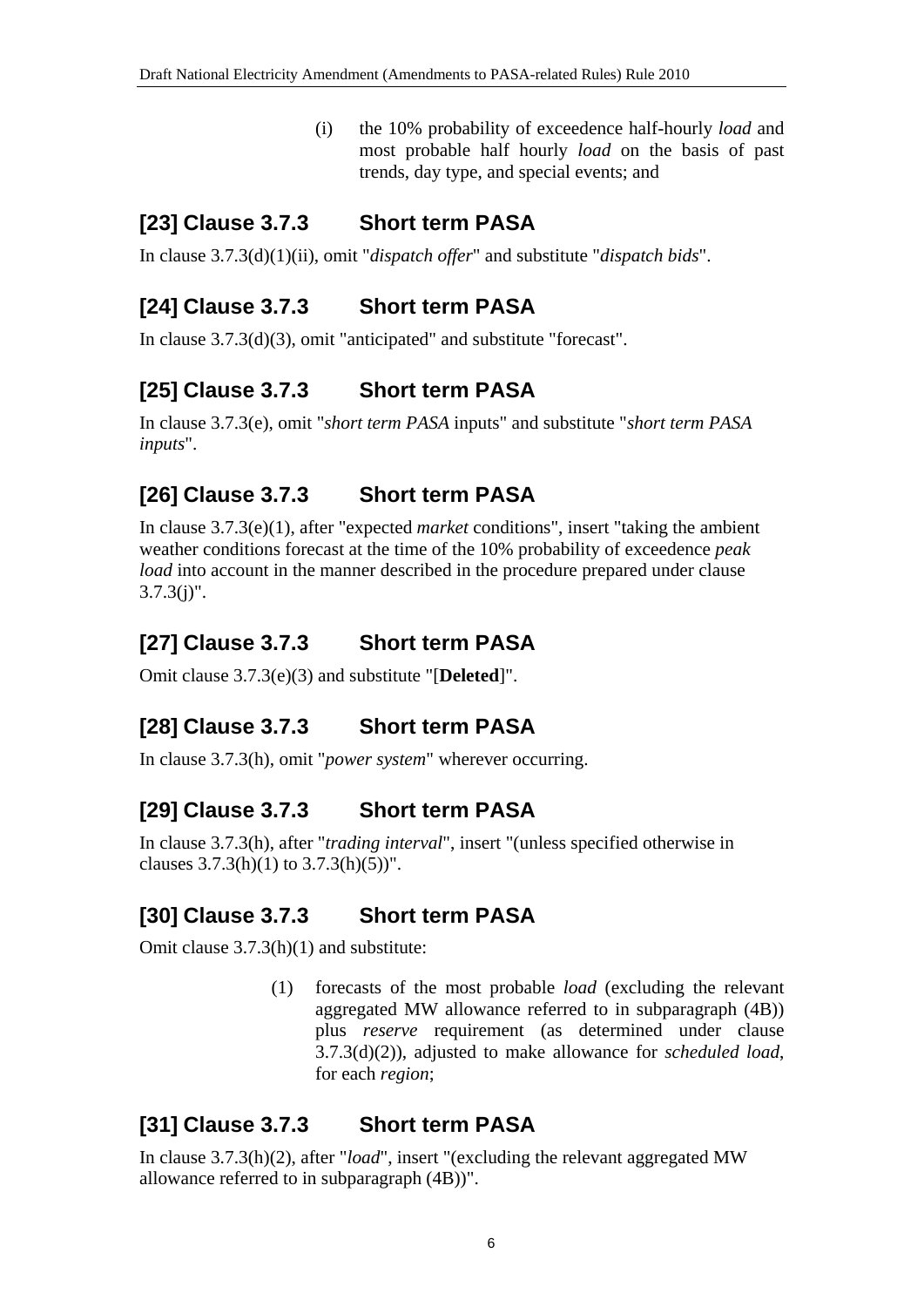## **[32] Clause 3.7.3 Short term PASA**

Omit clause 3.7.3(h)(3) and substitute:

(3) forecasts of the most probable *energy* (excluding the relevant aggregated MW allowance referred to in subparagraph (4B)) for each *region* and *trading day*;

## **[33] Clause 3.7.3 Short term PASA**

Omit clause 3.7.3(h)(4) and substitute:

- (4) aggregate *generating unit* availability (excluding the relevant aggregated MW allowance referred to in subparagraph (4B)) for each *region*;
- (4AA) aggregate capacity (excluding the relevant aggregated MW allowance referred to in subparagraph (4B)) for each *region* that can be *generated* continuously, calculated by adding the following categories:
	- (i) the available capacity of *scheduled* generating *units* that are able to operate at the full offered availability as notified to AEMO under clause 3.8.4; and
	- (ii) the forecast *generation*of *semi-scheduled generating units* as provided by the *unconstrained intermittent generation forecasts*;
- (4AB) aggregate capacity (excluding the relevant aggregated MW allowance referred to in subparagraph (4B)) for each *region* that cannot be *generated* continuously at the availability referred to in subparagraph (4AA)(i) due to specified daily *energy constraints*; and

## **[34] Clause 3.7.3 Short term PASA**

In clause 3.7.3(h)(4A), omit "region" and substitute "*region*".

## **[35] Clause 3.7.3 Short term PASA**

In clause 3.7.3(h)(4A), after "*PASA availability*", insert "(excluding the relevant aggregated MW allowance referred to in subparagraph (4B)),".

## **[36] Clause 3.7.3 Short term PASA**

In clause 3.7.3(h)(4B), after "(if any)", insert "to be".

## **[37] Clause 3.7.3 Short term PASA**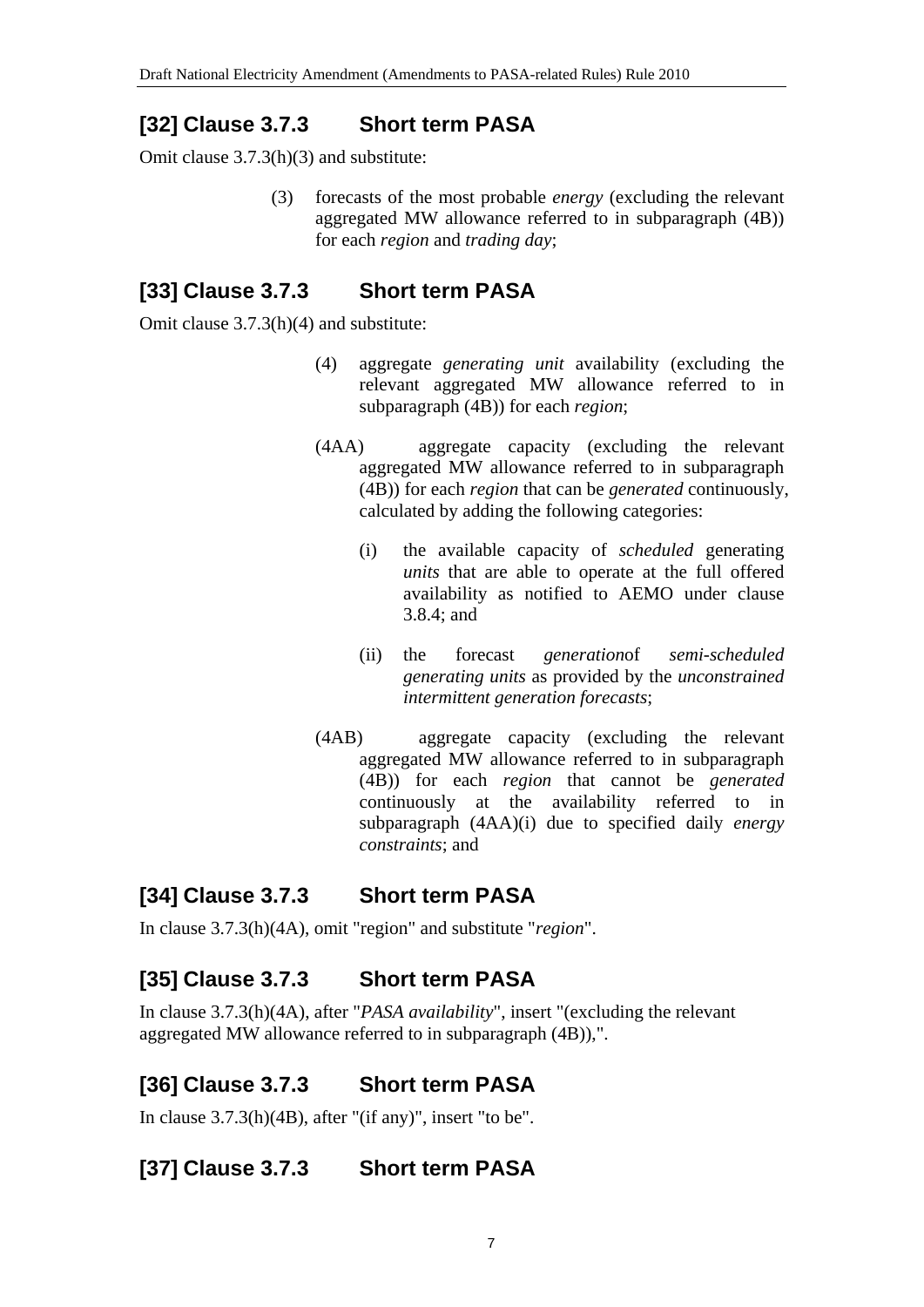In clause 3.7.3(h)(4B)(i), omit "peak *power system*".

# **[38] Clause 3.7.3 Short term PASA**

In clause  $3.7.3(h)(4B)(ii)$ , omit "and  $(4A)$ " and substitute " $(4A)$ ,  $(4AA)$  and  $(4AB)$ ".

# **[39] Clause 3.7.3 Short term PASA**

In clause 3.7.3(h)(4C)(i), omit "peak *power system*".

# **[40] Clause 3.7.3 Short term PASA**

In clause  $3.7.3(h)(4C)(ii)$ , omit "and  $(4A)$ " and substitute " $(4A)$ ,  $(4AA)$  and  $(4AB)$ ".

# **[41] Clause 3.7.3 Short term PASA**

In clause 3.7.3(i), omit "*short-term PASA*" and substitute "*short term PASA*".

## **[42] Rule 3.7A Congestion information resource**

In clauses 3.7A(a), 3.7A(g) and 3.7A(k)(5), omit "*Market Participants*" wherever occurring and substitute "*Registered Participants*".

## **[43] Clause 3.13.4 Spot Market**

In clauses 3.13.4(a) and 3.13.4(c), omit "outcome" and substitute "outputs".

# **[44] Clause 4.9.1 Load forecasting**

In clause 4.9.1(a)(3), omit "peak load" and substitute "*peak load*".

## **[45] Chapter 10 Substituted Definitions**

Substitute the following definitions in alphabetical order:

#### *medium term capacity reserve*

The aggregate amount of generating capacity indicated by the relevant *Generators* as being available any time on a particular *day* during the period covered by the *medium term PASA*, and which is assessed by *AEMO* as being in excess of the capacity requirement to meet the forecast *peak load*, taking into account the known or historical levels of demand management.

#### *medium term capacity reserve standard*

The level of *medium term capacity reserve* required for a particular period as set out in the *power system security and reliability standards*.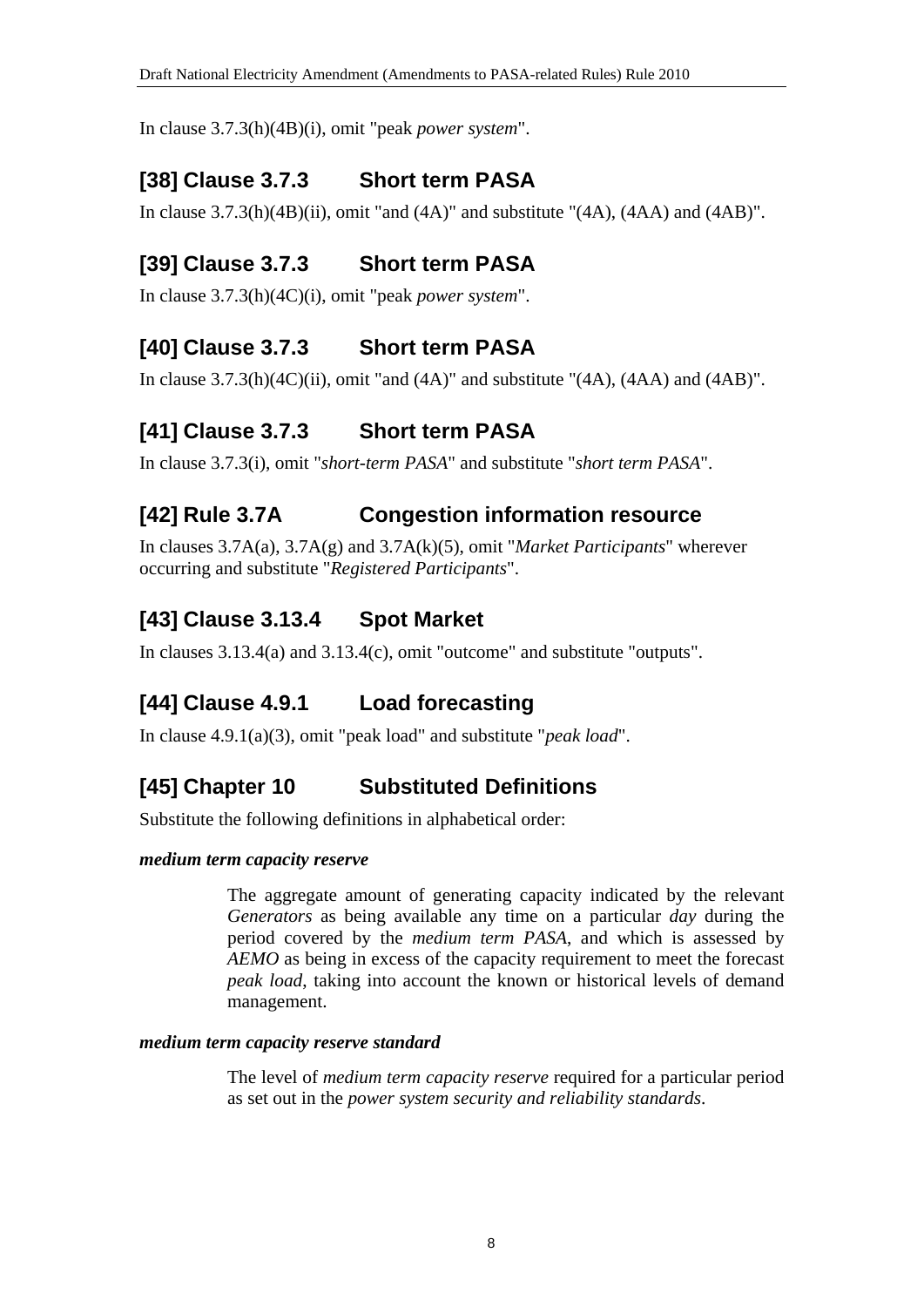#### *medium term PASA*

The *PASA* in respect of the period described in clause 3.7.2(a), as calculated under clause 3.7.2.

#### *PASA availability*

The *physical plant capability* (taking ambient weather conditions into account in the manner described in the procedure prepared under clause 3.7.2(g) or clause 3.7.3(j)) of a *scheduled generating unit*, *scheduled load* or *scheduled network service* available in a particular period, including any physical *plant capability* that can be made available during that period, when given 24 hours' notice or less that it is required.

#### *short term capacity reserve*

The aggregate amount of generating capacity indicated by the relevant *Generators* as being available for a particular *trading interval* during the next 7 *trading days*, and assessed by *AEMO* as being in excess of the capacity requirement to meet the forecast *load*, taking into account the known or historical levels of demand management.

#### *short term PASA*

The *PASA* in respect of the period described in clause 3.7.3(b), as calculated under clause 3.7.3.

### **[46] Chapter 10 New Definitions**

Insert the following definitions in alphabetical order:

#### *medium term PASA inputs*

The inputs to be prepared in accordance with clauses 3.7.2(c) and (d).

#### *short term PASA inputs*

The inputs to be prepared in accordance with clauses 3.7.3(d) and (e).